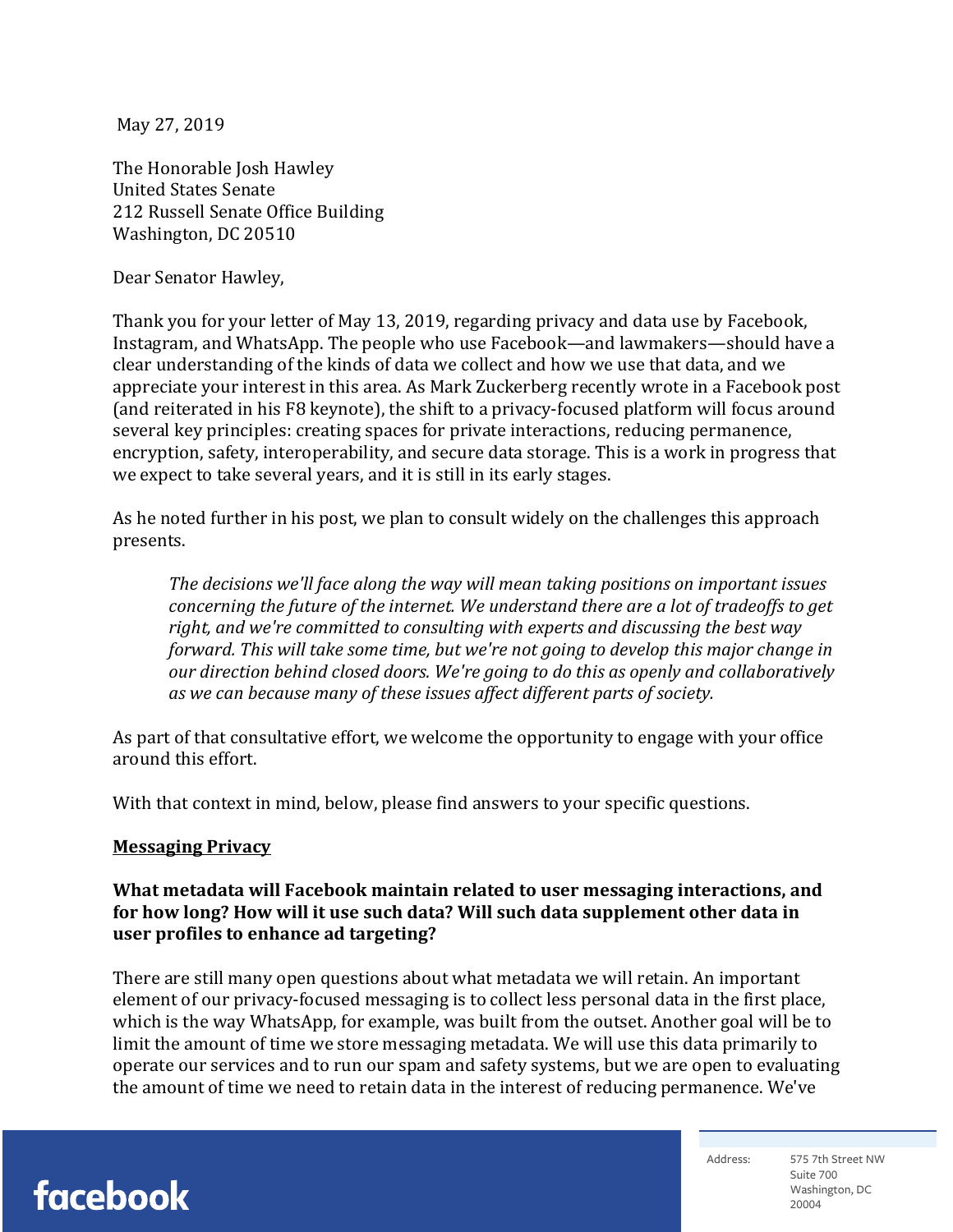committed to consult privacy and safety experts, law enforcement, and governments on the best way forward, which we have already begun doing.

### **Will Facebook make any attempt to determine, by comparing such metadata with** other data sources, anything about the content of users' conversations, such as which articles Facebook users have likely shared with each other via encrypted messenger?

As described above, there are still many open questions about what metadata we will retain and how it may be used. We've committed to consult safety and privacy experts, law enforcement, and governments on the best way forward. With the shift to end-to-end encryption, our goal is to ensure that message content can only be seen by the intended recipients-not hackers, criminals, or even Facebook.

## **Will it commit to establishing a firewall between data related to user messaging,** including metadata related to links shared through the platform, and the rest of its **data infrastructure?**

As described above, there are still many outstanding questions around our plans to use metadata, or even what metadata will be maintained. However, it is worth noting that data related to user messaging is integral to how our products currently work (such as receiving a notification within Facebook.com when you receive a Facebook message) and to our ability to conduct investigations that help make the platform safer, reduce SPAM and fraud, and cooperate with law enforcement requests. This data will be even more integral to our safety and integrity efforts once the content of messages is end-to-end encrypted.

## **If not, will Facebook cooperate with inquiries by Congress and the FTC regarding** whether its public representations about this messaging platform are misinforming **consumers?**

Facebook will of course cooperate fully with any Congressional or agency inquiries.

#### **Commerce and Payments**

What metadata will Facebook collect and retain relating to commercial interactions through its messaging platform and payments more generally? How does Facebook define "non-public personal financial information," and does such information include the names of participants in payment transactions? What metadata categories are excluded from this definition?

Today, payment transactions take place on Facebook either through Facebook Payments Inc. (which processes P2P payments in the U.S. over Messenger, donations to U.S. charities onboarded to our fundraising platform, and payment for digital goods on games within Facebook on the web) or a commercial partner (e.g. PayPal powers transactions for certain U.S.-based Shops on Pages and Instagram Checkout in the US).

facebook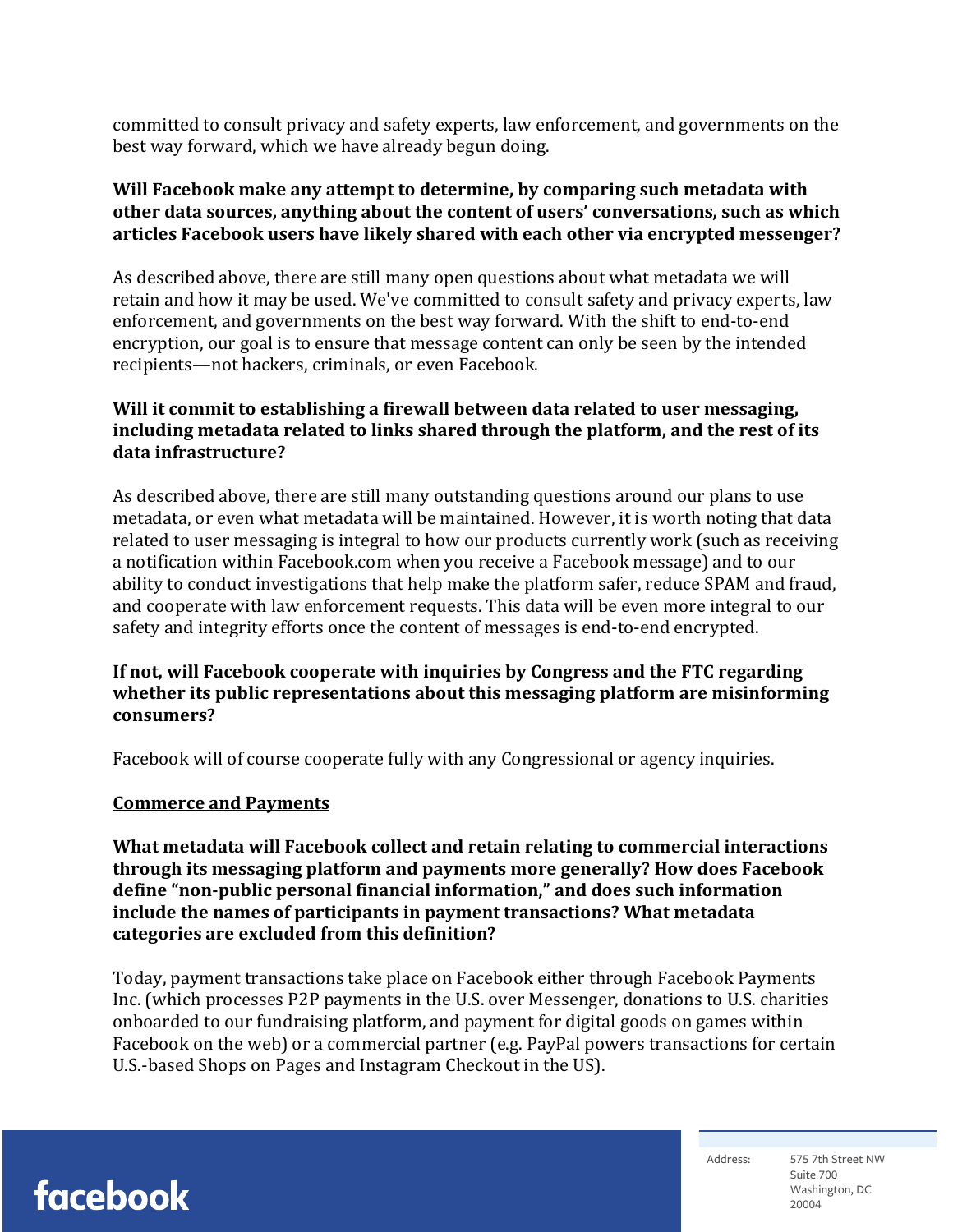Facebook Payments Inc. is a financial institution and subsidiary of Facebook Inc. with its own Privacy Policy. Facebook Payments Inc. collects non-public personal financial information data necessary for payment transactions (e.g. payment credentials) in accordance with GLBA, and it is PCI-DSS compliant. Payment card information is stored in a separate PCI-DSS compliant environment.

As Facebook is the platform on which these transactions take place, Facebook Inc. also collects data related to the transaction (e.g. purchase made, merchant, transaction amount, date, time), similar to any other commerce platform. For example, Facebook collects information related to interactions on Marketplace, which is used to provide a better experience and to better suggest products.

### **How** will data and metadata relating to commercial and other payment interactions-including data relating to the origin and conclusion of encrypted private chats with advertisers or Facebook contacts as well as data on payments occurring within such chats--be used by Facebook?

As noted above, there are still many open questions about what metadata we will retain and how it may be used. We've committed to consult safety and privacy experts, law enforcement, and governments on the best way forward.

### **Will such data inform Facebook's advertising and other data-based personalization algorithms?**

Payment account information (e.g. credit card number or bank account information) is not used for Facebook advertising or personalization. Similar to other direct interactions users make on Facebook, information about transactions can be used for personalization on the Facebook platform in accordance with Facebook's data policy.

### **What commitments will Facebook make to wall off such data from the rest of its data** collection and advertising algorithms to ensure user confidence in the ostensible **privacy of its private messaging platform? Will any such data be exempted from such commitments?**

As described above, Facebook Payments Inc. already stores payment card information in a separate PCI-DSS compliant environment. As for metadata, as previously noted, data related to user messaging is integral to how our products currently work (such as receiving a notification within Facebook.com when you receive a Facebook message) and to our ability to conduct investigations that help make the platform safer, reduce SPAM and fraud, and cooperate with law enforcement requests. We are committed to continuing to consult with safety and privacy experts, law enforcement, governments, and regulators on how best to comply with any applicable regulations and ensure user confidence in our platform.

#### **Groups and Events**

facebook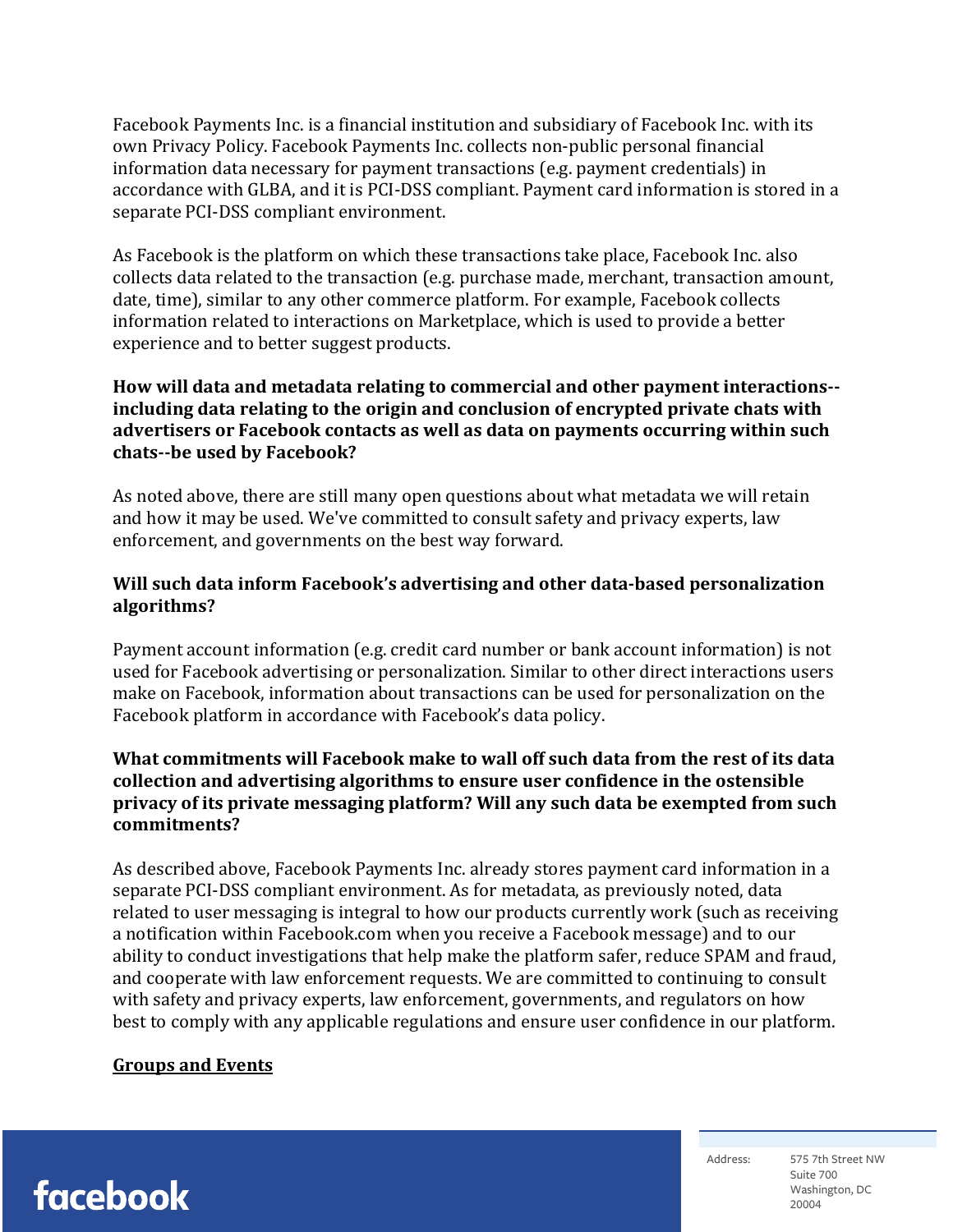## **Will encryption be available for private messages between more than two participants?**

Yes. WhatsApp encrypts group conversations today, and we plan to use WhatsApp's privacy model as a starting place for the private messaging future.

# **Will Facebook commit to apply the same data encryption protocols used in private messenger to Facebook groups?**

Facebook's encryption efforts are beginning with our messaging platforms, the most fundamental and private use case. This vision for messaging is a complement to our current products that are focused on the more public town square, such as Facebook Groups, which are well-suited for easily finding new communities of people with similar interests. We do not currently plan to end-to-end encrypt the content shared in Facebook Groups.

# **Will it make any privacy-protective distinctions with respect to its own data** collection for user profiling and advertisement between data shared in open groups and data shared in closed and secret groups?

The Groups privacy model gives Group administrators the ability to choose who can see the content of the group and whether it is discoverable by non-members on Facebook. In order to give all Groups meaningful and relevant features, we use Facebook Group membership as one of many signals that can personalize your experience on the platform.

## Will it allow advertisement targeted to groups, and will the advertising allowed differ between different categories of groups?

We currently do not allow targeting to groups. As we add monetization options across our products, we will continue to make sure those ads products reflect our existing advertising principles, including limiting categories advertisers can target based on.

# **Changes to the Platform and Effect on Publishers**

## What steps have you taken in recent months to prepare publishers dependent on **your platform for the announcements made at F8? If you have not taken such steps,** why not?

Facebook has multiple channels for communication with publishers about changes to our products that might impact them. Those communications may vary based on what kind of publisher we're reaching out to (a local small business, a multinational corporation that is a managed client, a news publisher, etc.), but in general that outreach includes, but is not limited to: